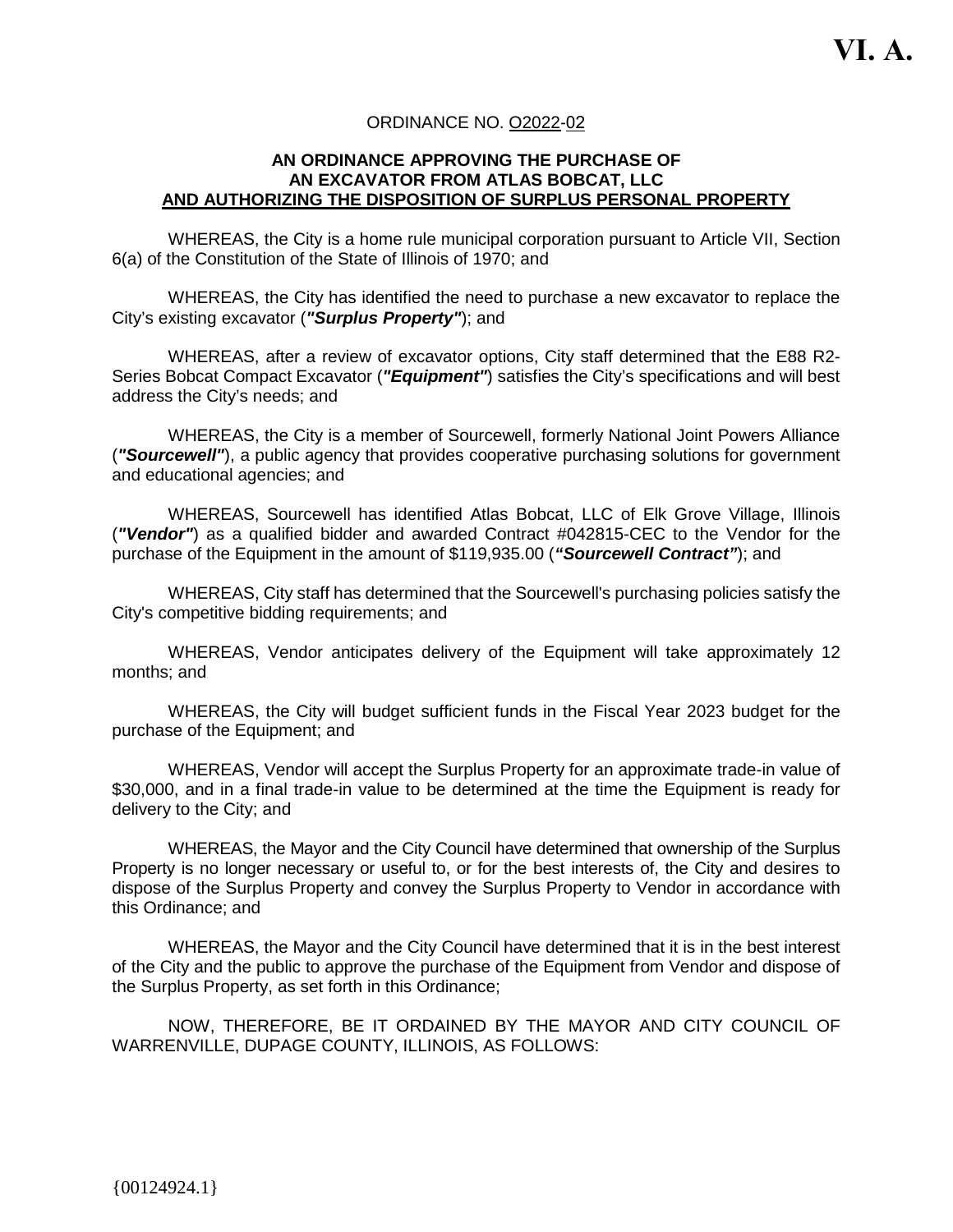SECTION 1: Recitals. The recitals listed above are incorporated in this Resolution as if fully set forth in this Ordinance.

SECTION 2: Approval of Purchase. The Mayor and the City Council hereby approve the purchase by the City of the Equipment from Vendor in a total amount not to exceed \$119,935.00, in accordance with the Sourcewell Contract.

SECTION 3. Authorization to Dispose of Surplus Property. Pursuant to Section 11-76- 4 of the Illinois Municipal Code, 65 ILCS 5/11-76-4, and the City's home rule authority, the City Council declares that ownership of the Surplus Property, as described in **Exhibit A** attached to this Ordinance, is no longer necessary or useful to, or in the best interests of, the City. The City Council authorizes the City Administrator, or his designee, to dispose of the Surplus Property by conveying the Surplus Property to Vendor as partial payment for the Equipment.

SECTION 4: Execution of Required Documentation. The City Administrator, or his designee, is authorized to execute, on behalf of the City, all documents acceptable to the City Administrator and the City Attorney necessary to complete the purchase of the Equipment from Vendor and dispose of the Surplus Property, all as authorized pursuant to this Ordinance.

SECTION 5: Effective Date. This Ordinance shall be in full force and effect following its passage and approval in the manner provided by law.

PASSED THIS \_\_\_\_ day of \_\_\_\_\_\_\_\_, 2022.

AYES:

NAYS:

ABSENT:

\_\_\_\_\_\_\_\_\_\_\_\_\_\_\_\_\_\_\_\_\_\_\_\_\_\_\_

APPROVED THIS \_\_\_\_ day of \_\_\_\_\_\_, 2022.

ATTEST:

\_\_\_\_\_\_\_\_\_\_\_\_\_\_\_\_\_\_\_\_\_\_\_\_\_\_\_\_\_\_\_\_\_\_\_\_\_ MAYOR

CITY CLERK

#66562198\_v1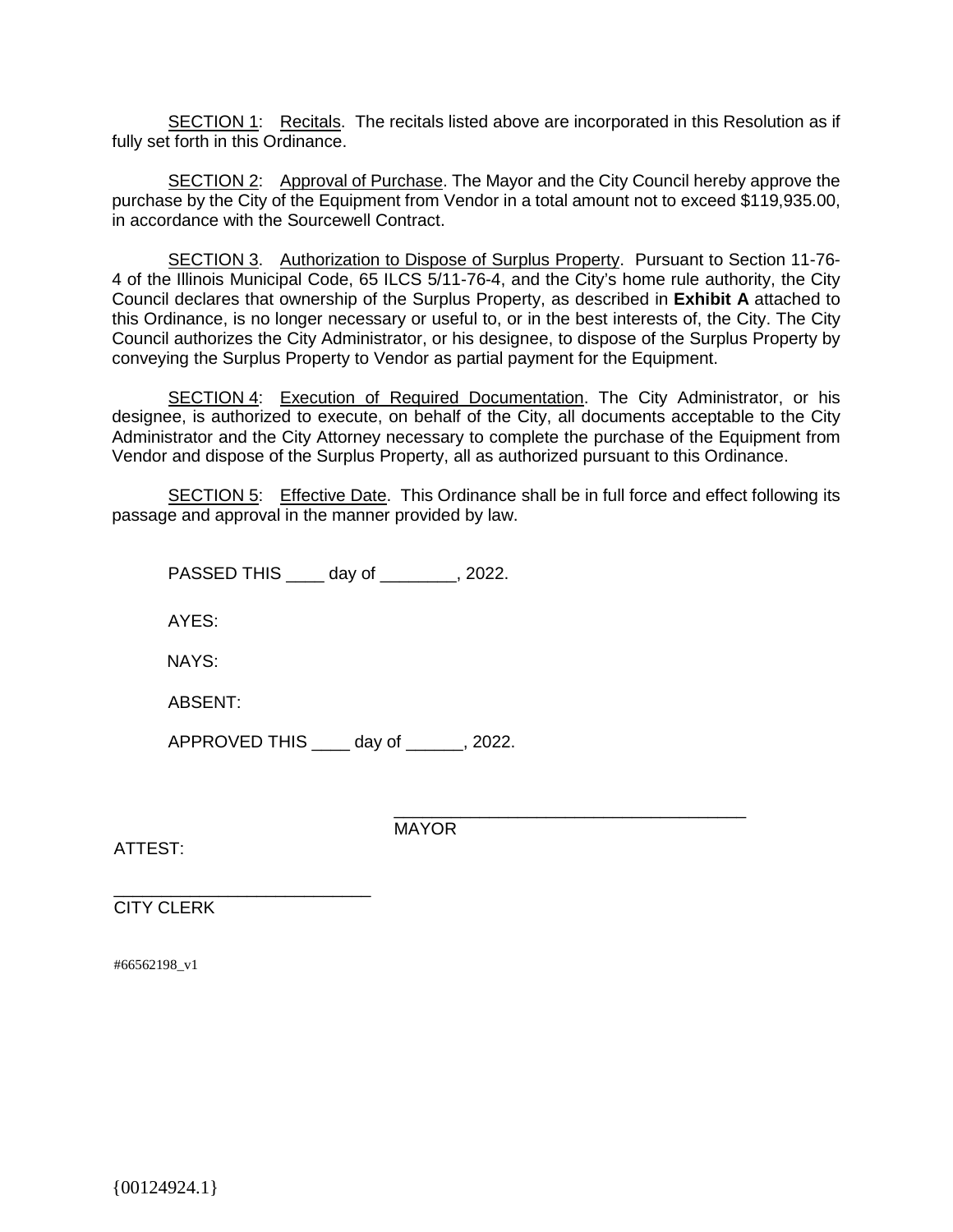## **EXHIBIT A**

### **DESCRIPTION OF SURPLUS PROPERTY**

*2007 Komatsu PC78US-6NO Backhoe Excavator Product Information Number KMTPC030T01008705*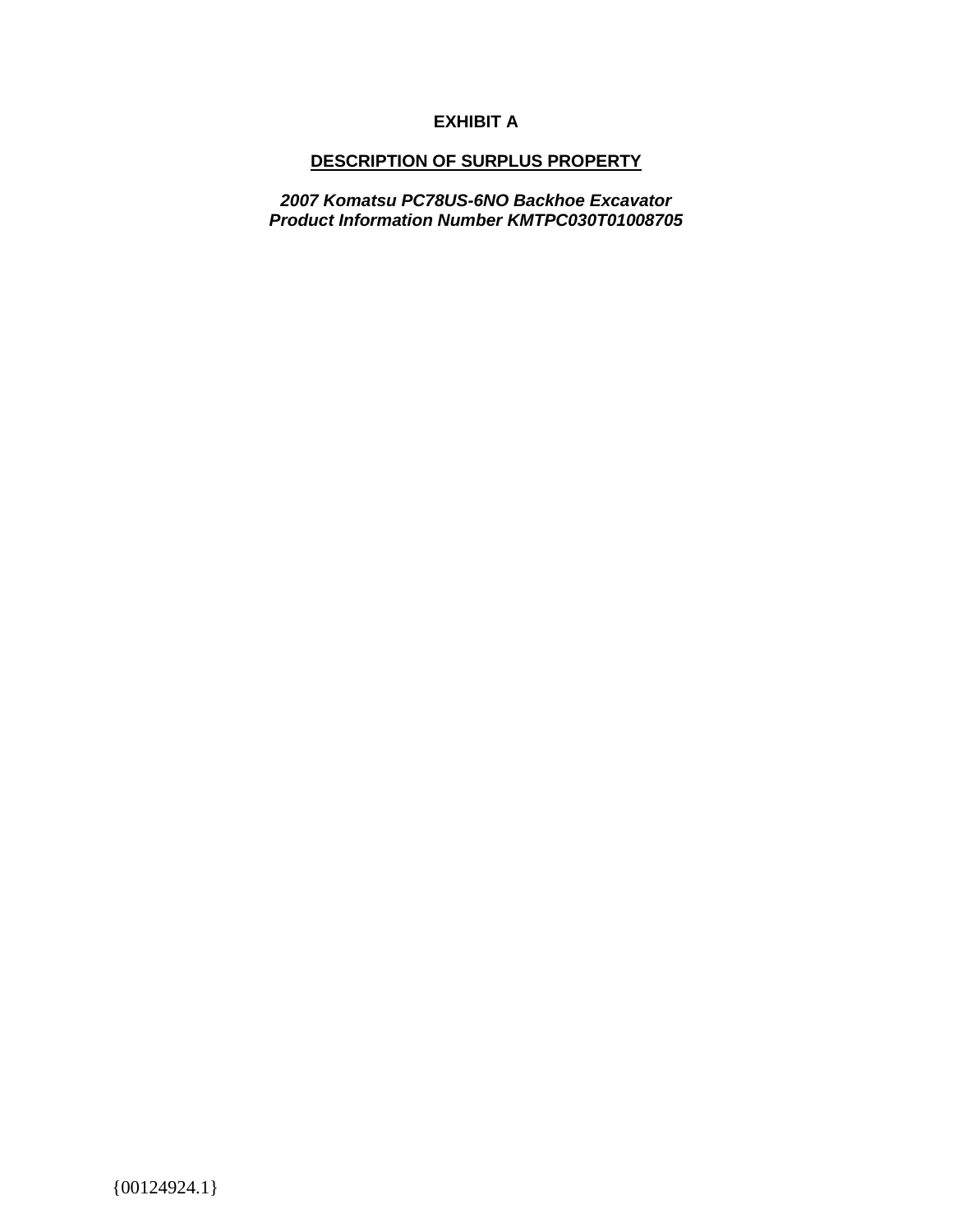| <b>Sales Rep.</b>                     |             | <b>Todd Swartz</b>        |             | <b>Make</b>                 | Komatsu                                |                                                                |   |
|---------------------------------------|-------------|---------------------------|-------------|-----------------------------|----------------------------------------|----------------------------------------------------------------|---|
| <b>Date</b>                           |             | 1-Feb                     |             | <b>Model</b>                | <b>PC78</b>                            |                                                                |   |
| City of Warrenville                   |             |                           |             | S/N                         | KMTPC030T01008705                      |                                                                |   |
| Attn: Jamie Clark                     |             |                           |             |                             | Year                                   | 2006                                                           |   |
| 3S346 Mignin Dr.                      |             |                           |             |                             | Hr. Mtr                                | 2808                                                           |   |
| Warrenville, IL 60555                 |             |                           |             |                             | <b>Trade In</b>                        | X                                                              |   |
| Phone: 630.918.5107                   |             |                           |             |                             | <b>Used</b>                            |                                                                |   |
|                                       |             |                           |             |                             | <b>Rental Fleet</b>                    |                                                                |   |
|                                       |             |                           |             |                             | <b>Other</b>                           |                                                                |   |
| <b>ENGINE:</b>                        |             | <b>AXLES/DRIVE MOTORS</b> |             | <b>HYDRAULIC CYCLINDERS</b> |                                        | <b>HYDROSTATIC DRIVES:</b>                                     |   |
| <b>Make</b>                           | Komatsu     | Dry                       | X           | Good                        | X                                      | <b>RIGHT:</b>                                                  |   |
| <b>Gas/Diesel</b>                     | Diesel      | <b>Leaking</b>            |             | Leak                        |                                        | <b>Strong</b>                                                  | X |
| Good/Bad                              | Good        | <b>TIRES/TRACK</b>        |             | <b>Bent</b>                 |                                        | Weak                                                           |   |
| Blow-by?                              |             | <b>Standard</b>           | X           | <b>LOADER ARMS:</b>         |                                        | Out                                                            |   |
| <b>Smokes</b>                         |             | <b>Size</b>               |             | <b>Straight</b>             | X                                      | LEFT:                                                          |   |
| <b>Leaks</b>                          |             | <b>Floats</b>             |             | <b>Bent</b>                 |                                        | <b>Strong</b>                                                  | X |
| <b>BATTERY:</b>                       |             | <b>Hard Rubber</b>        | X           | Welded                      |                                        | Weak                                                           |   |
| Good                                  | $\mathbf X$ | <b>Tread Left %</b>       | 70          | <b>Plated</b>               |                                        | Out                                                            |   |
| <b>Bad</b>                            |             | Sprocket %                | 70          | <b>HYD PUMP</b>             |                                        |                                                                |   |
| <b>MACHINE STARTS:</b>                |             | <b>RIMS:</b>              |             | Good                        | X                                      |                                                                |   |
| Yes                                   | X           | Bent                      |             | Poor                        |                                        |                                                                |   |
| N <sub>o</sub>                        |             | <b>Straight</b>           | X           |                             |                                        |                                                                |   |
| <b>BUCKET:</b>                        |             | <b>OPTIONS:</b>           |             | <b>SEAT:</b>                |                                        |                                                                |   |
| Width                                 |             | Pkg.                      |             | Good                        |                                        |                                                                |   |
| <b>Condition</b>                      |             | <b>Heat</b>               |             | <b>Torn</b>                 | $\mathbf X$                            |                                                                |   |
| <b>QUICK TACH:</b>                    |             | <b>HVAC</b>               | $\mathbf X$ |                             |                                        |                                                                |   |
| <b>Pin Cond</b>                       | $\mathbf X$ | <b>ACS</b>                |             |                             | <b>MISSING ITEMS (DESCRIBE)</b>        |                                                                |   |
| Good/Bad                              |             | <b>Power Bob</b>          | X           |                             |                                        |                                                                |   |
| <b>ROPS:</b>                          |             | <b>Sound Pkg</b>          |             |                             |                                        |                                                                |   |
| <b>Bent</b>                           |             | <b>High Flow</b>          |             |                             |                                        |                                                                |   |
| <b>Straight</b>                       | X           | 2 Speed                   |             |                             |                                        |                                                                |   |
| Welded                                |             |                           |             |                             |                                        |                                                                |   |
| <b>Rust</b>                           |             |                           |             |                             |                                        |                                                                |   |
| MISC.                                 |             |                           |             |                             |                                        |                                                                |   |
| <b>Repairs Needed (Describe)</b>      |             |                           |             | No known issues             |                                        |                                                                |   |
| <b>Physical Appearance (Describe)</b> |             |                           |             |                             |                                        |                                                                |   |
| <b>Cracks or Welds (Describe)</b>     |             |                           |             |                             |                                        |                                                                |   |
| <b>Attachment (Describe)</b>          |             |                           |             |                             | 12, 18, 24, 36" Bucket 48" with swivel |                                                                |   |
| <b>Bid Date</b><br><b>Amount</b>      |             |                           | <b>By</b>   |                             | <b>Valid Thru</b>                      |                                                                |   |
| 2/1/2022<br>\$30,000.00               |             |                           |             | <b>ECM</b>                  |                                        | 3/1/2022                                                       |   |
| <b>AGREED PURCHASED PRICE: \$</b>     |             |                           |             |                             |                                        | <b>Evaluations after 90 Days are subject to re-inspection.</b> |   |

*I, the undersigned, hereby swear or affirm that I the "Seller" of the above equipment described herein and that the information provided is this Bill of Sale is true and correct to the best of my belief.* 

| <b>Signature of Seller:</b>           | Date <sup>.</sup> |
|---------------------------------------|-------------------|
| <b>Signature of Atlas Bobcat Rep:</b> | <b>Date:</b>      |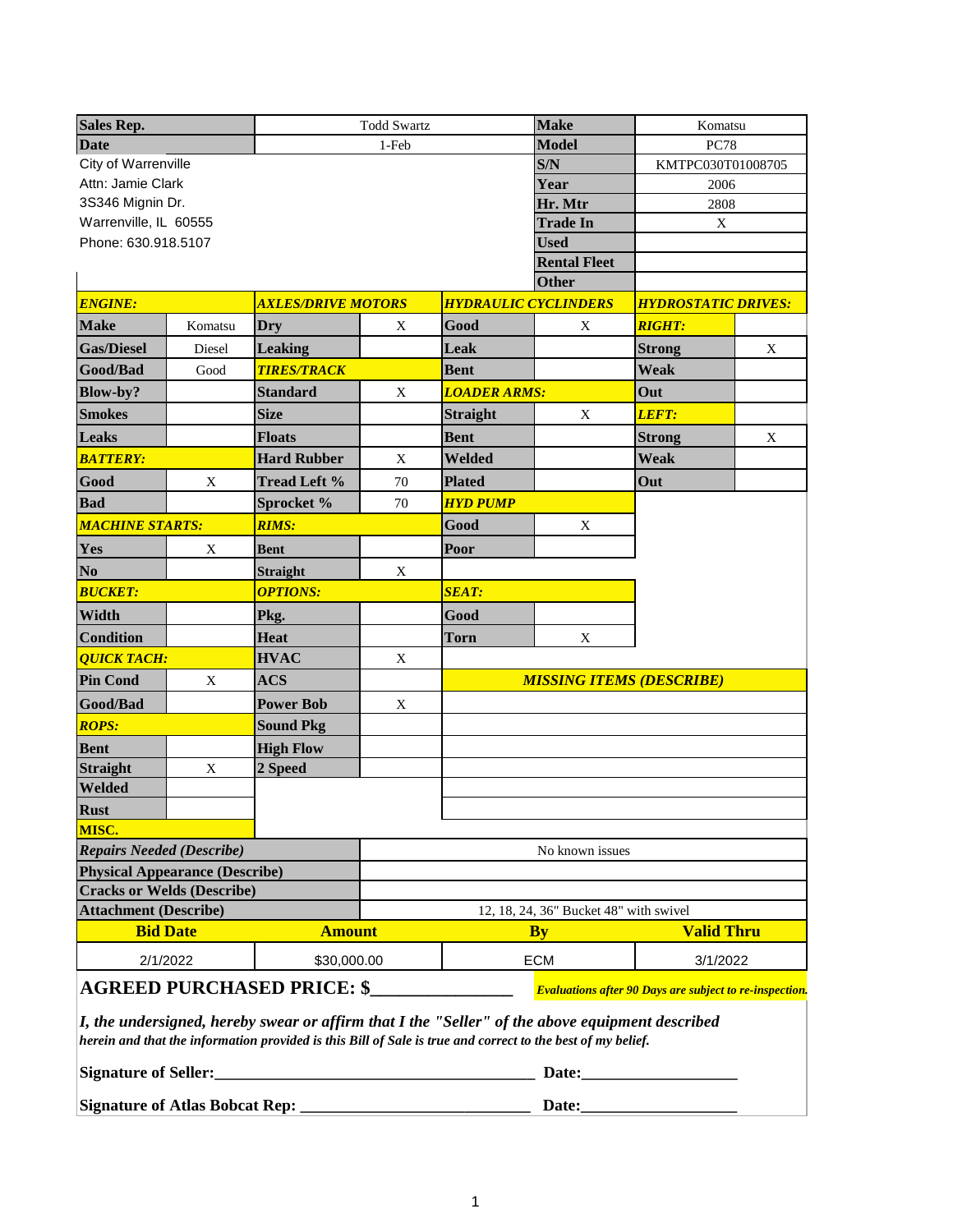## **EXHIBIT B**

# **ATLAS BOBCAT PROPOSAL**

 ${00124924.1}$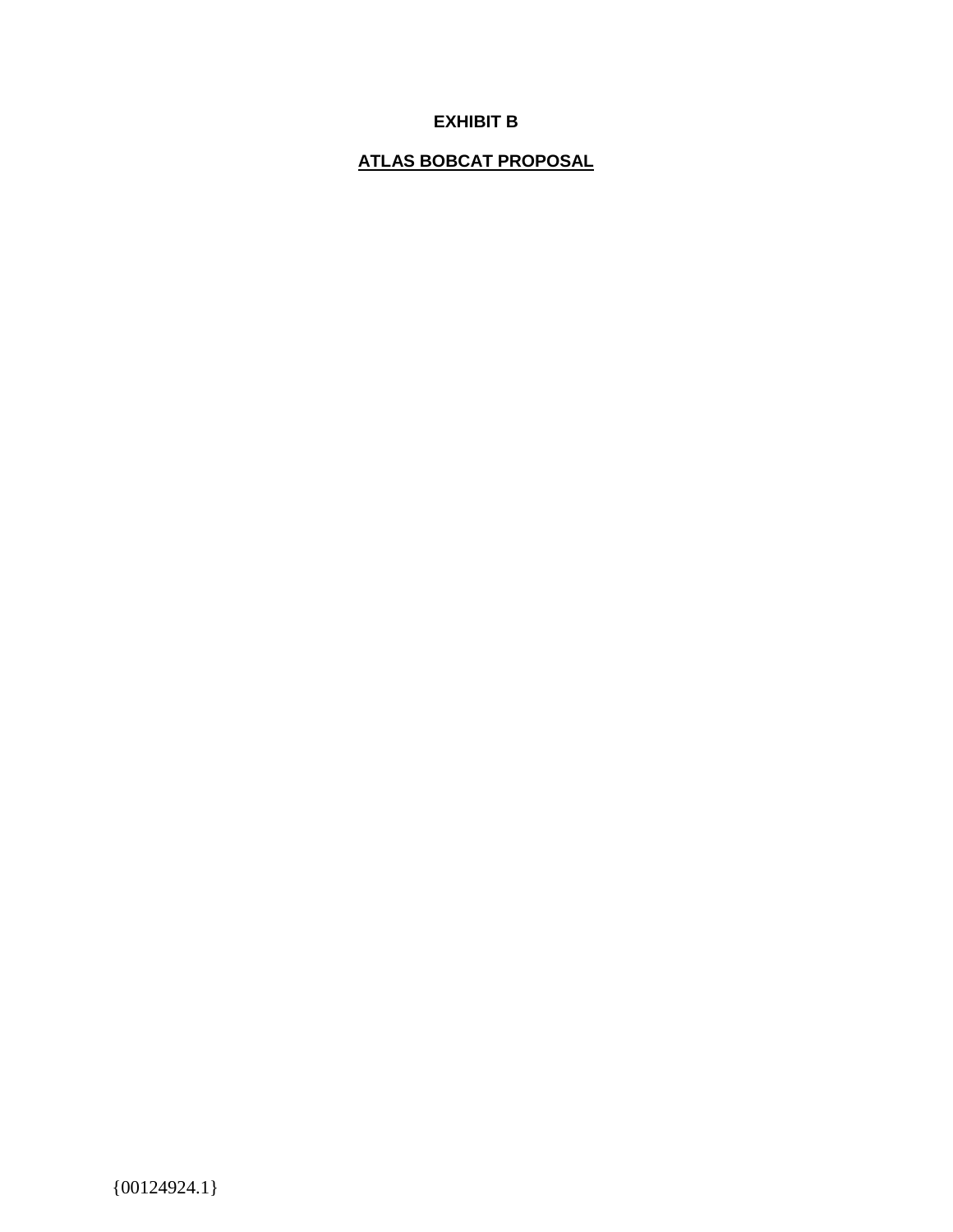

# **Product Quotation**

Quotation Number: 38295D038581 Date: 2022-02-07 11:42:28

| Ship to                                                                                        | <b>Bobcat Dealer</b>                                | <b>Bill To</b>                                                         |                       |                          |                             |  |
|------------------------------------------------------------------------------------------------|-----------------------------------------------------|------------------------------------------------------------------------|-----------------------|--------------------------|-----------------------------|--|
| City of Warrenville                                                                            | Atlas Bobcat, Elk Grove Village, IL                 |                                                                        | City of Warrenville   |                          |                             |  |
| Attn: Jamie Clark                                                                              | 1160 MCCABE AVE                                     | Attn: Jamie Clark                                                      |                       |                          |                             |  |
| 3S346 Mignin Dr.                                                                               | ELK GROVE VILLAGE IL 60007                          | 3S346 Mignin Dr.                                                       |                       |                          |                             |  |
| Warrenville, IL 60555                                                                          | Phone: (847) 678-3633                               |                                                                        | Warrenville, IL 60555 |                          |                             |  |
| Phone: 630.918.5107                                                                            | Fax: (847) 678-3587<br>---------------------------- |                                                                        |                       | Phone: 630.918.5107      |                             |  |
|                                                                                                | <b>Contact: Todd Swartz</b>                         |                                                                        |                       |                          |                             |  |
|                                                                                                | Phone: 847-678-3633                                 |                                                                        |                       |                          |                             |  |
|                                                                                                | Fax: 847-678-3587                                   |                                                                        |                       |                          |                             |  |
|                                                                                                | Cellular: 847-529-1191                              |                                                                        |                       |                          |                             |  |
|                                                                                                | E Mail: tswartz@atlasbobcat.com                     |                                                                        |                       |                          |                             |  |
|                                                                                                |                                                     |                                                                        |                       |                          |                             |  |
| <b>Description</b>                                                                             |                                                     | Part No<br>M3327                                                       | Qty                   | Price Ea.<br>\$94,166.00 | <b>Total</b><br>\$94,166.00 |  |
| E88 R2-Series Bobcat Compact Excavator                                                         |                                                     |                                                                        | $\mathbf{I}$          |                          |                             |  |
| 65.9 HP Turbocharged, Tier 4, Non DPF                                                          |                                                     | Fingertip Boom Swing Control                                           |                       |                          |                             |  |
| Auto -Idle                                                                                     |                                                     | Horn                                                                   |                       |                          |                             |  |
| Auto - Shift, Two Speed Travel<br>Auxiliary Hydraulics - w/ Arm Mounted Quick Couplers         |                                                     | Integrated Bucket Link Lift Point                                      |                       |                          |                             |  |
| & Selectable Flow Rate                                                                         |                                                     | Keyless Start<br>LED Work Lights - 2 front facing cab mounted, 1 under |                       |                          |                             |  |
| Cab, Enclosed with HVAC - ROPS/TOPS & Level 1                                                  |                                                     | boom                                                                   |                       |                          |                             |  |
| <b>FOPS</b>                                                                                    |                                                     | Long Arm                                                               |                       |                          |                             |  |
| Includes:                                                                                      |                                                     | Mirrors - Left and Right Side                                          |                       |                          |                             |  |
| Radio Ready                                                                                    |                                                     | Pin - On Attachment Mounting System                                    |                       |                          |                             |  |
| Cup Holder                                                                                     |                                                     | <b>Rubber Tracks</b>                                                   |                       |                          |                             |  |
| Retractable Seat Belt                                                                          |                                                     | Standard 5 in. Display                                                 |                       |                          |                             |  |
| Deluxe Cloth Suspension Seat                                                                   |                                                     | Warranty: 2 years, or 2000 hours whichever occurs first                |                       |                          |                             |  |
| <b>Control Console Locks</b>                                                                   |                                                     |                                                                        |                       |                          |                             |  |
| Control Pattern Selector Valve (ISO/STD)<br>Dozer Blade w/ Float                               |                                                     |                                                                        |                       |                          |                             |  |
| Engine/Hydraulic Monitor with Engine Idle                                                      |                                                     |                                                                        |                       |                          |                             |  |
| <b>Fingertip Auxiliary Hydraulics</b>                                                          |                                                     |                                                                        |                       |                          |                             |  |
|                                                                                                |                                                     |                                                                        |                       |                          |                             |  |
| P68 Performance Package                                                                        |                                                     | M3327-P06-P68                                                          | 1                     | \$10,079.00              | \$10,079.00                 |  |
| Long Arm                                                                                       |                                                     | Hydraulic Pin-Grabber                                                  |                       |                          |                             |  |
| Add-on Counterweight                                                                           |                                                     | Load Holding Valves w/ Alarm                                           |                       |                          |                             |  |
| Clamp with Diverter Valve                                                                      |                                                     |                                                                        |                       |                          |                             |  |
| C62 Comfort Package                                                                            |                                                     | M3327-P07-C62                                                          | 1                     | \$2,137.00               | \$2,137.00                  |  |
| Enclosed Cab with Auto HVAC                                                                    |                                                     | Bobcat 7 inch Touch Display                                            |                       |                          |                             |  |
| <b>Travel Motion Alarm</b>                                                                     |                                                     | Radio                                                                  |                       |                          |                             |  |
| Heated High Back Cloth Suspension Seat with Headrest                                           |                                                     | Bluetooth                                                              |                       |                          |                             |  |
|                                                                                                |                                                     | Keyless Start                                                          |                       |                          |                             |  |
|                                                                                                |                                                     |                                                                        |                       |                          |                             |  |
| E88 Bucket Pins                                                                                |                                                     | 7015653                                                                | 8                     | \$140.00                 | \$1,120.00                  |  |
| 18" MX6 PIN-ON TEETH. 55mm pins not included.<br>24" MX6 PIN-ON TEETH. 55mm pins not included. |                                                     | 7322125<br>7322123                                                     | 1<br>1                | \$1,509.00<br>\$1,704.00 | \$1,509.00<br>\$1,704.00    |  |
| 36" MX6 PIN-ON TEETH. 55mm pins not included.                                                  |                                                     | 7322126                                                                | 1                     | \$2,021.00               | \$2,021.00                  |  |
| 48" MX6 PIN-ON TILT (E85R)                                                                     |                                                     | 7325612                                                                | 1                     | \$7,199.00               | \$7,199.00                  |  |
|                                                                                                |                                                     |                                                                        |                       |                          |                             |  |
| <b>Total of Items Quoted</b>                                                                   |                                                     |                                                                        |                       |                          | \$119,935.00                |  |
| Quote Total - US dollars                                                                       |                                                     |                                                                        |                       |                          | \$119,935.00                |  |
|                                                                                                |                                                     |                                                                        |                       |                          |                             |  |

**Notes:** Discount per the Sourcewell - NJPA Contract #042815-CEC. Effective thru 05-31-2023